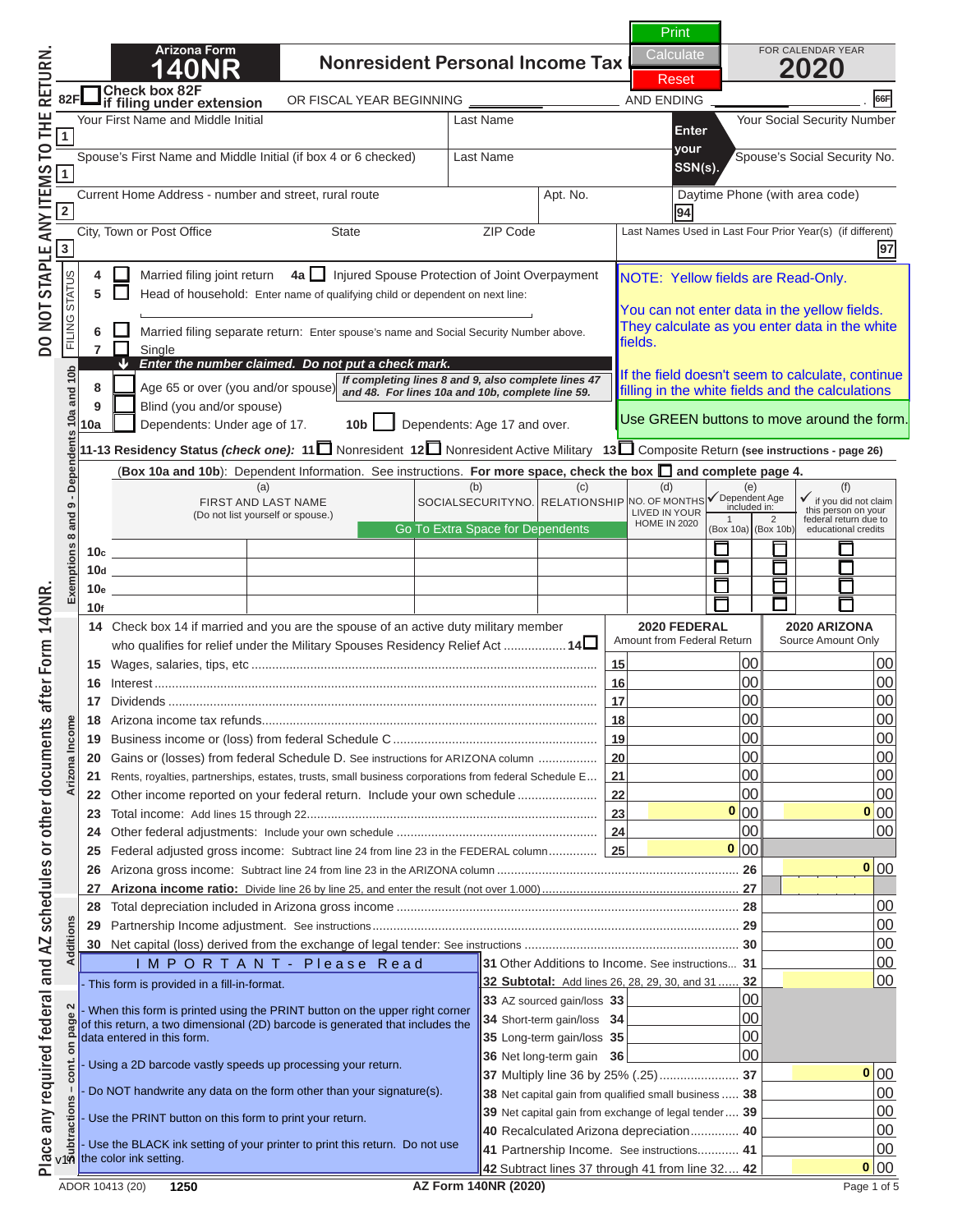## Your Name (as shown on page 1) Your Social Security Number **N O T I C E**

 **45** Other Subtractions from Income. See instructions for completing the schedule on page 5 .......................................... **45** 00 **16** YOU ALE VIEWING this message If you are viewing this message,  **48** Blind: Multiply the number in box 9 by \$1,500 .................................................................................... **48** 00 **this is NOT a complete return.** 

 **52 Arizona adjusted gross income:** Subtract line 51 from line 46. If less than zero, enter "0" ................................................. **52** 00 **Check box and instructions:** Separate and **Box 33** oriental completed return: **To print a completed return:** 

**Total Payments and Refundable Credits 57** Tax from recapture of credits from Arizona Form 301, Part 2, line 31 ........................................................................... **57** 00 **Example 36 and 5 and 5** and 57 and 58 and 58 and 58 and 59 and 59 and 59 and 59 on 59 and 59 on 59 on 59 on 59 00  **59** Dependent Tax Credit. See instructions............................................................................................................................ **59** 00 Reduired Fields are indicated by a "Red Box"  **61 Balance of tax:** Subtract lines 59 and 60 from line 58. If the sum of lines 59 and 60 is more than line 58, enter "0" ................... **61** 00 **12** 2020 AZ income the data field. **did the data field). 63 00 Around the data field).** All required fields must be filled in. :u uv a r **0 (Required Fields are indicated by a "Red Box"** 

**Tax Due or Overpayment 66 Total payments and refundable credits:** Add lines 62 through 65 and enter the total ...................................................... **66** 00  ${\mathsf c}$ K on the Green FRINT Button located at the t  **68 OVERPAYMENT:** If line 66 is larger than line 61, subtract line 61 from line 66, and enter amount of overpayment ...................... **68** 00 **1** Amount of **page 1 Amount of page 1 of page 1.** *page 1. page 1.* **<b>***page 1. page 1. page 1.* **<b>***page 1. page 1. page 1. page 1.* **0 Click on the Green PRINT Button located at the top** 

**Refund or Amount Owed Voluntary Gifts** Neighbors Helping Neighbors..**76** 00 Special Olympics ................**77** 00 Veterans' Donations Fund **78** 00 **NOTE: Clicking the PRINT button will perform the <sup>82</sup>** Political Party (if amount is entered on line 75 - check only one): **821**Democratic **<sup>822</sup>**Libertarian **<sup>823</sup>**Republican **Extimate payment penaltions and state of alculations and <sup>84</sup> <sup>841</sup>**Annualized/Other **<sup>842</sup>**Farmer or Fisherman **<sup>843</sup>**Form 221 included  **85** Add lines 71 through 81 and 83; enter the total............................................................................................................. **85** 00 **update the barcode. barcode**.

**N O T I C E**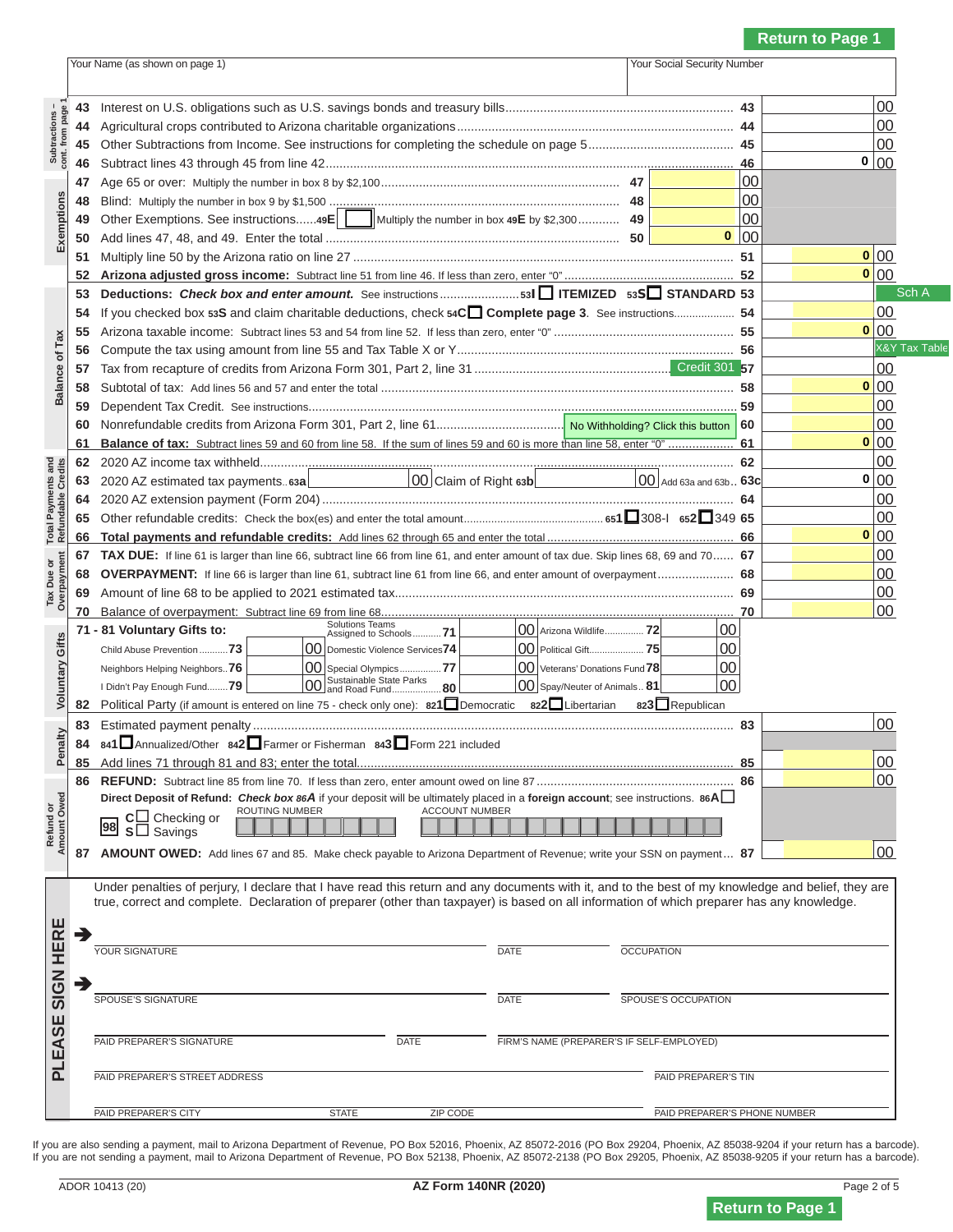## **2020 Form 140NR - Standard Deduction Increase for Charitable Contributions**

**You must complete this worksheet if you are taking an increased standard deduction for charitable contributions. Include the completed worksheet with your tax return, when filed. If you do not include the completed worksheet, your standard deduction will not be increased.** 

Taxpayers electing to take the Standard Deduction may *increase* the standard deduction amount by 25% (.25) of the total amount of the taxpayer's charitable deductions that would have been allowed if the taxpayer elected to claim itemized deductions on the Arizona tax return.

Charitable contributions (lines 1C, 2C, and 3C) are those gifts allowed on federal Form 1040 Schedule A (Gifts to Charity) that you would have claimed had you elected to take itemized deductions on your federal return.

**NOTE 1:** As a nonresident filing Form 140NR, you are required to apportion your allowable increased standard deduction based on your Arizona income ratio computed on page 1, line 27.

**NOTE 2:** If you did not itemize deductions on your federal return and reported the allowable deduction (not to exceed \$300) for qualifying charitable contributions on your federal return, you *must* reduce the total 2020 contributions by the amount for which you took the allowable deduction on your federal return. Enter the amount of your federal deduction on line 5C.

**NOTE 3:** You *must* reduce your contribution amount by the total 2020 contributions for which you are claiming an Arizona tax credit on Form 321 (line 20) and/or Form 352 (line 20) for the current tax year (2020) or claimed on your return for the prior tax year (2019). The prior tax year amounts can be found on line 10 of your 2019 Forms 321 and 352. Enter this amount on line 6C.

**NOTE 4:** If you itemized deductions on your federal return (1040 Schedule A) and were required to adjust the amount of your allowable contributions on your federal 1040 Schedule A for the amount claimed as a tax credit on your Arizona income tax return, include the amount of the federal contribution adjustment to line 1C and enter the amount of the Arizona tax credit on line 6C.

Complete the worksheet to determine your allowable increased standard deduction for charitable contributions.

|     |                                                                                                                                                                                                                                                                | 1C              |  | 00              |
|-----|----------------------------------------------------------------------------------------------------------------------------------------------------------------------------------------------------------------------------------------------------------------|-----------------|--|-----------------|
| 2C  |                                                                                                                                                                                                                                                                | 2C              |  | 00              |
| 3C  |                                                                                                                                                                                                                                                                | 3 <sub>C</sub>  |  | 00              |
| 4C  |                                                                                                                                                                                                                                                                | 4C              |  | 00              |
| 5C  | If you did not itemize deductions on your federal return (1040 Schedule A) and took<br>a deduction for charitable contributions on your federal return, enter the amount of<br>charitable contribution deduction reported on your federal return. (See Note 2) | <b>5C</b>       |  | 00              |
|     | 6C   Total charitable contributions made in 2020 for which you are claiming a credit<br>under Arizona law for the current (2020) or prior (2019) tax year                                                                                                      | 6C              |  | 00 <sup>°</sup> |
| 7C  | Subtract lines 5C and 6C from line 4C and enter the difference. If less than                                                                                                                                                                                   | 7C              |  | 00              |
| 8C  |                                                                                                                                                                                                                                                                | 8C              |  | 00              |
| 9C  |                                                                                                                                                                                                                                                                | 9C              |  |                 |
| 10C |                                                                                                                                                                                                                                                                | 10 <sub>C</sub> |  | 00              |

• Enter the amount shown on line 10C on page 2, line 54

• Be sure to check box **53S** for Standard Deduction on line 53.

• Check box **54C** for charitable deductions on line 54. If you do not check this box, you may be denied the increased standard deduction.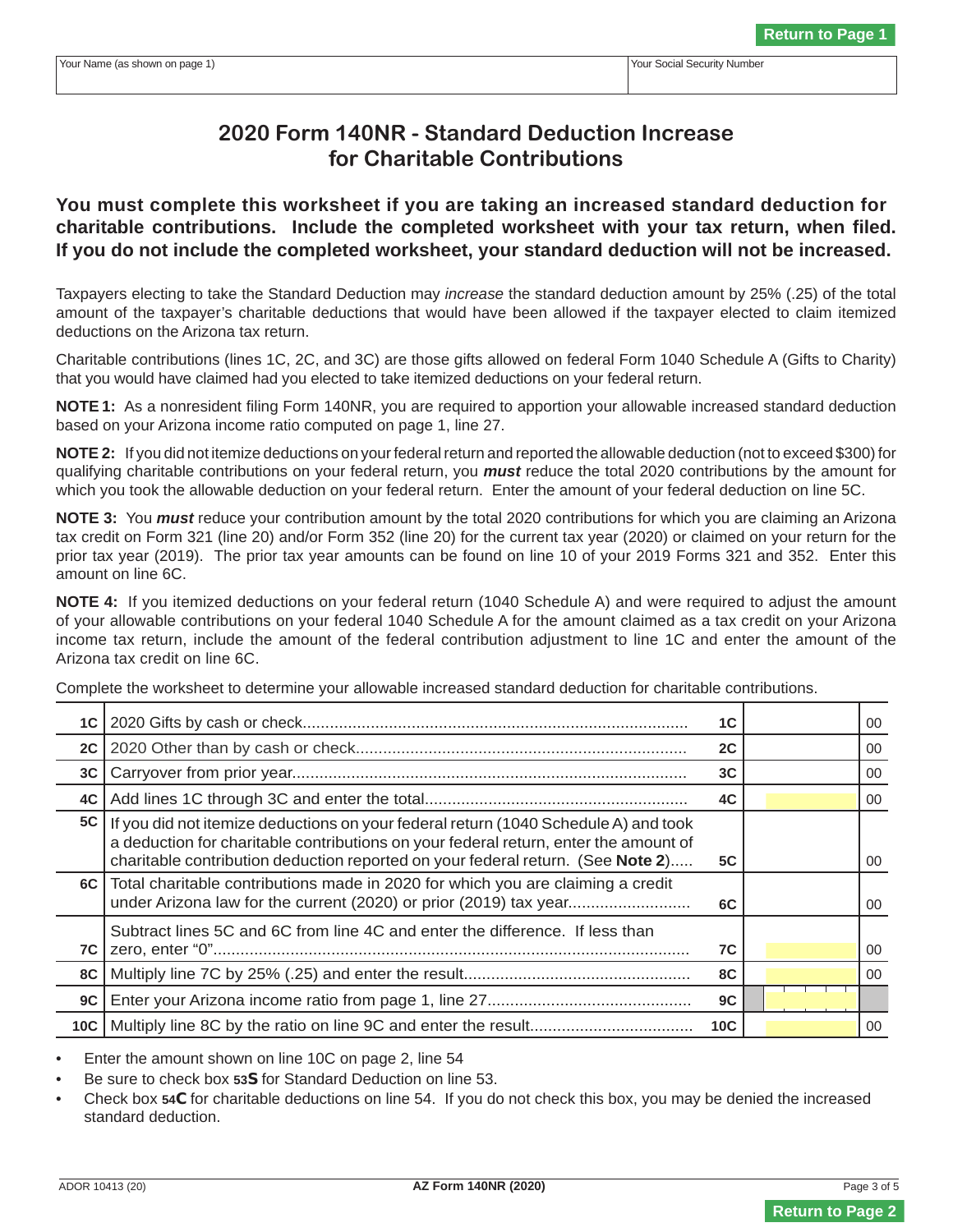## **2020 Form 140NR Dependent and Other Exemption Information**

#### *Include page 4 with your return if:*

- You are listing additional dependents (for box 10a and 10b) from page 1.
	- You are claiming *Other Exemptions* on page 2, line 49.

#### **Part 1: Dependents (Box 10a and 10b) continued from page 1**

*Information used to compute your allowable Dependent Tax Credit on page 2, line 59.*

**NOTE:** If you have more than three qualifying dependents, you *must* complete Part 1 *and* the worksheet in the instructions, to compute your Dependent Tax Credit on line 59.

|                 | (a)                                                      | (b)               | (c)                 | (d)                                                          | (e)                             |                | (f)                                                                       |
|-----------------|----------------------------------------------------------|-------------------|---------------------|--------------------------------------------------------------|---------------------------------|----------------|---------------------------------------------------------------------------|
|                 | FIRST AND LAST NAME<br>(Do not list yourself or spouse.) | SOCIALSECURITYNO. | <b>RELATIONSHIP</b> | <b>NO. OF MONTHS</b><br>LIVED IN YOUR<br><b>HOME IN 2020</b> | ◆ Dependent Age<br>included in: |                | V IF YOU DID NOT<br>CLAIM THIS PERSON<br>ON YOUR FEDERAL<br>RETURN DUE TO |
|                 |                                                          |                   |                     |                                                              | (Box 10a)                       | 2<br>(Box 10b) | <b>EDUCATIONAL</b><br><b>CREDITS</b>                                      |
| 10 <sub>g</sub> |                                                          |                   |                     |                                                              |                                 |                |                                                                           |
| 10 <sub>h</sub> |                                                          |                   |                     |                                                              |                                 |                |                                                                           |
| 10i             |                                                          |                   |                     |                                                              |                                 |                |                                                                           |
| 10 <sub>j</sub> |                                                          |                   |                     |                                                              |                                 |                |                                                                           |
| 10 <sub>k</sub> |                                                          |                   |                     |                                                              |                                 |                |                                                                           |
| 10 <sub>1</sub> |                                                          |                   |                     |                                                              |                                 |                |                                                                           |
| 10 <sub>m</sub> |                                                          |                   |                     |                                                              |                                 |                |                                                                           |
| 10 <sub>n</sub> |                                                          |                   |                     |                                                              |                                 |                |                                                                           |
| 10 <sub>o</sub> |                                                          |                   |                     |                                                              |                                 |                |                                                                           |
| 10 <sub>p</sub> |                                                          |                   |                     |                                                              |                                 |                |                                                                           |
| 10q             |                                                          |                   |                     |                                                              |                                 |                |                                                                           |

#### **Part 2: Other Exemptions**

*Information used to compute your allowable Other Exemptions on page 2, line 49.* 

|                | (a)                                                      | (b)               | (c)                                               |                | (d)                                     |
|----------------|----------------------------------------------------------|-------------------|---------------------------------------------------|----------------|-----------------------------------------|
|                | FIRST AND LAST NAME<br>(Do not list yourself or spouse.) | SOCIALSECURITYNO. | $\checkmark$ AGE 65 OR OVER<br>(see instructions) |                | $\checkmark$ STILLBORN<br>CHILD IN 2020 |
|                |                                                          |                   | C <sub>1</sub>                                    | C <sub>2</sub> |                                         |
|                |                                                          |                   |                                                   |                |                                         |
| $\overline{2}$ |                                                          |                   |                                                   |                |                                         |
| 3              |                                                          |                   |                                                   |                |                                         |
| 4              |                                                          |                   |                                                   |                |                                         |
| 5              |                                                          |                   |                                                   |                |                                         |
| 6              |                                                          |                   |                                                   |                |                                         |
| 7              |                                                          |                   |                                                   |                |                                         |
| 8              |                                                          |                   |                                                   |                |                                         |
| 9              |                                                          |                   |                                                   |                |                                         |
| 10             |                                                          |                   |                                                   |                |                                         |

 **Enter the total number of individuals listed in Part 2 in box 49E on page 2, line 49.**

**Return to Page 1**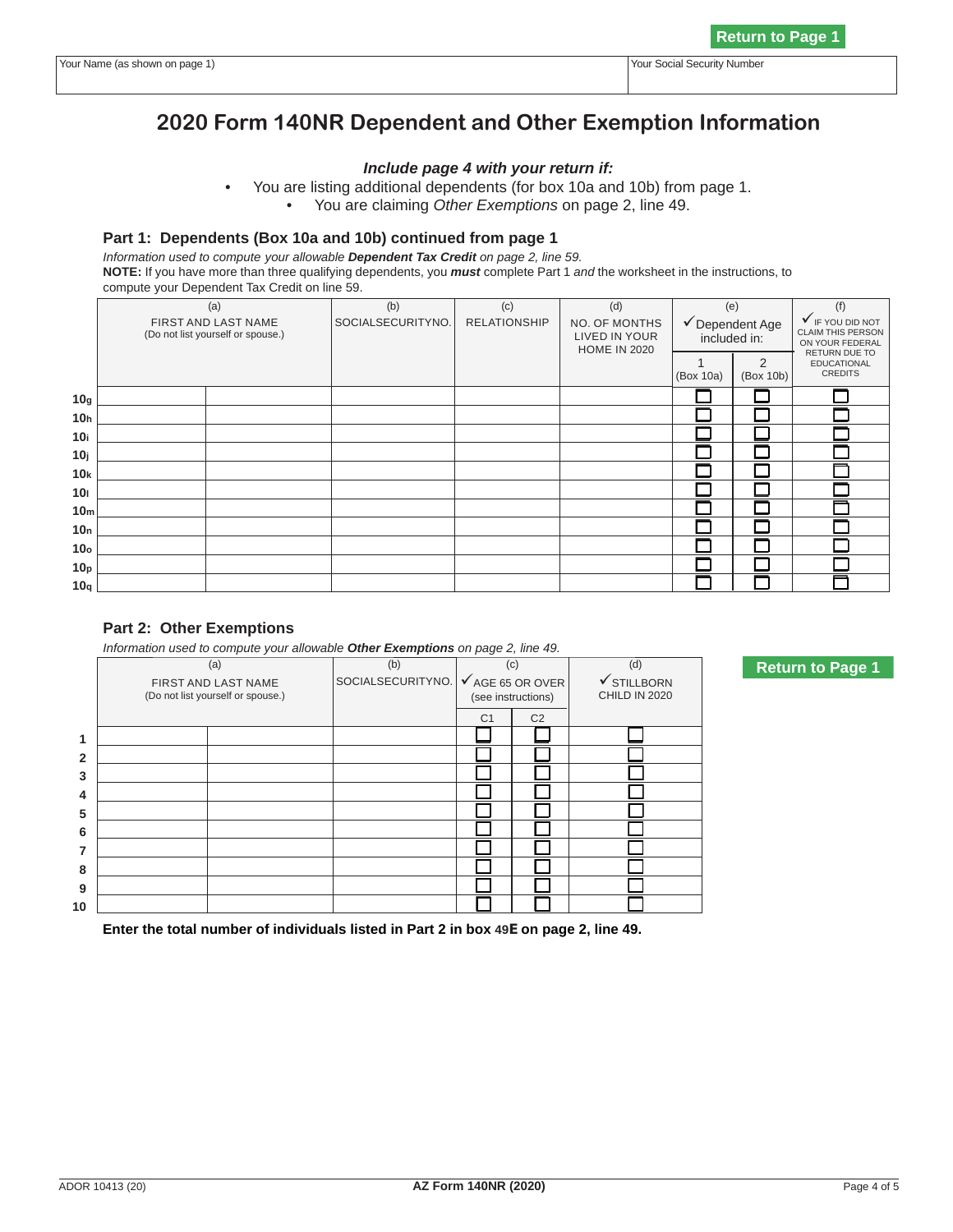## **2020 Form 140NR - Adjustments to Arizona Gross Income**

Complete and include this schedule with your tax return **only** if you are making any adjustments to your Arizona Gross Income.

### **A**. *Other Additions to Arizona Gross Income - Line 31 (see instructions for more information)*

|    |                                                                                                |   | 00 |
|----|------------------------------------------------------------------------------------------------|---|----|
| в  |                                                                                                | в | 00 |
|    |                                                                                                |   | 00 |
|    |                                                                                                |   | 00 |
| Е  | Addition to S corporation Income Due to Claiming Pass-through Credit (Forms 312, 315, and 320) |   | 00 |
|    |                                                                                                |   | 00 |
| G  |                                                                                                | G | 00 |
| н. |                                                                                                | н | 00 |
|    |                                                                                                |   | 00 |
|    |                                                                                                |   | 00 |
|    |                                                                                                | κ | 00 |
|    |                                                                                                |   | 00 |
| М  | Total Other Additions to Arizona Gross Income. Add all amounts and enter the total here and on | М | ΩO |

## **B**. *Other Subtractions From Arizona Gross Income - Line 45 (see instructions for more information)*

|   |                                                                                                     |   | 00 |
|---|-----------------------------------------------------------------------------------------------------|---|----|
| в |                                                                                                     | в | 00 |
|   |                                                                                                     |   | 00 |
| D | Certain Expenses Not Allowed for Federal Purposes (due to claiming federal tax credits)             | D | 00 |
| Е | Basis Adjustment for Property Sold or Otherwise Disposed of During the Taxable Year                 |   | 00 |
|   |                                                                                                     |   | 00 |
| G |                                                                                                     |   | 00 |
| н | Sole Proprietorship Income of an Arizona Nonprofit Medical Marijuana Dispensary included in Federal | п | 00 |
|   |                                                                                                     |   | 00 |
|   |                                                                                                     |   | 00 |
|   |                                                                                                     |   | 00 |
|   | Total Other Subtractions from Arizona Gross Income. Add all amounts and enter the total here and on |   | n  |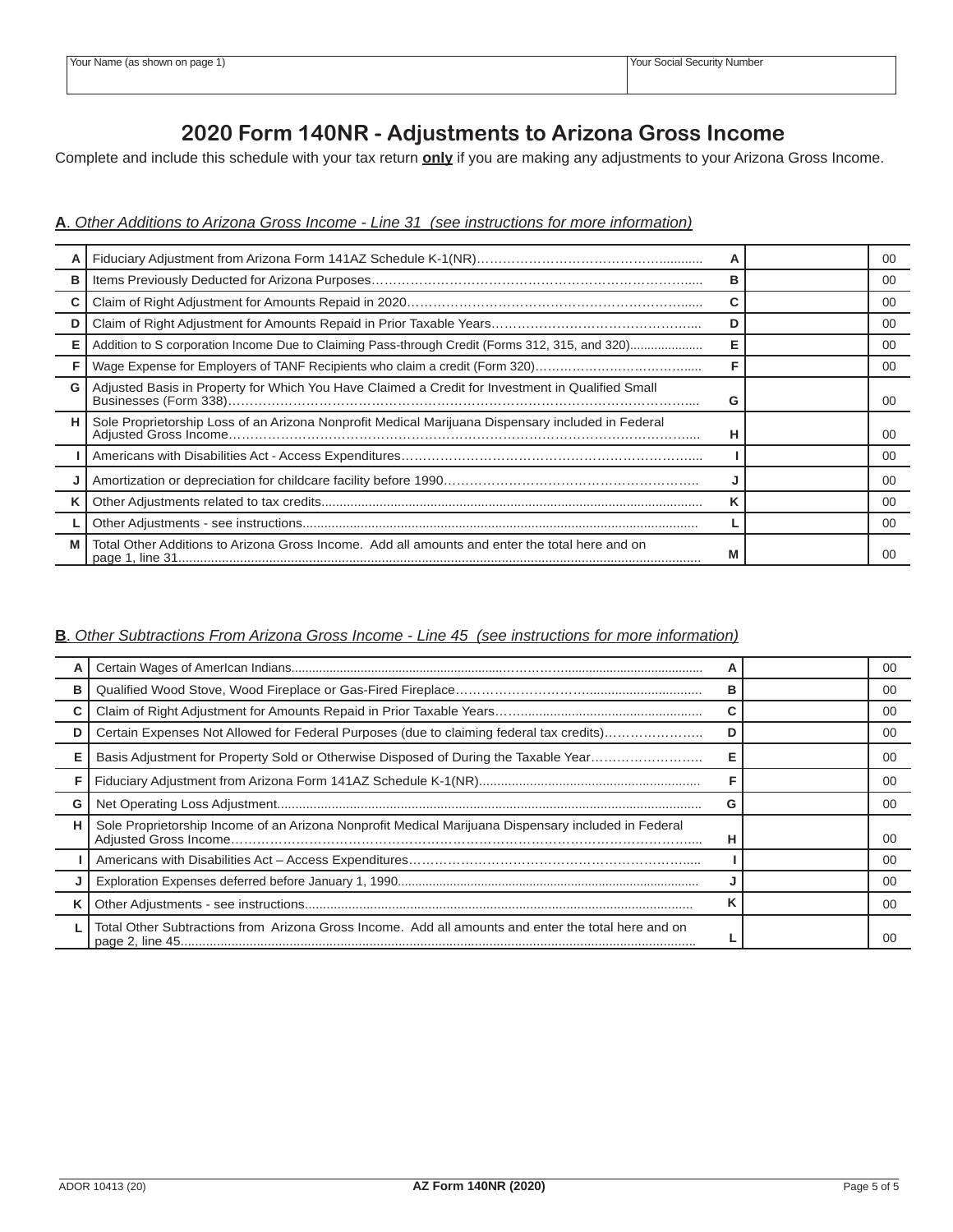|        | <b>Arizona Form</b><br>131                                     | <b>Claim for Refund on Behalf of Deceased Taxpayer</b>                                                                                                                                                                                                |                                |               |                                                                                                                          |                      | FOR<br>CALENDAR YEAR<br>2020 |
|--------|----------------------------------------------------------------|-------------------------------------------------------------------------------------------------------------------------------------------------------------------------------------------------------------------------------------------------------|--------------------------------|---------------|--------------------------------------------------------------------------------------------------------------------------|----------------------|------------------------------|
|        |                                                                | Please print or type.                                                                                                                                                                                                                                 |                                |               |                                                                                                                          |                      |                              |
|        |                                                                |                                                                                                                                                                                                                                                       |                                |               | MONTH YEAR                                                                                                               | 66                   |                              |
|        | 1 Decedent's Name (last, first, middle initial)                |                                                                                                                                                                                                                                                       | 2 Date of Death                |               | 3 Decedent's Social Security Number                                                                                      |                      |                              |
|        | 4 Name of Person Claiming Refund (last, first, middle initial) | 94                                                                                                                                                                                                                                                    | Daytime Phone (with area code) |               | 5 Claimant's Social Security Number or ITIN                                                                              |                      |                              |
|        |                                                                | 6 Home Address of Person Claiming Refund - number and street, rural route                                                                                                                                                                             | Apt. No.                       |               | NOTE: Yellow fields are Read-Only.                                                                                       |                      |                              |
|        | 7 City, Town or Post Office                                    | ZIP Code<br><b>State</b>                                                                                                                                                                                                                              |                                |               | You can not enter data in the yellow fields.<br>They calculate as you enter data in the                                  |                      |                              |
|        | 8 Claimant's Relationship to Decedent                          |                                                                                                                                                                                                                                                       |                                | white fields. |                                                                                                                          |                      |                              |
| Part 1 | Be sure to complete Part 3 below.                              | Check the box that applies to you. Check only one box.                                                                                                                                                                                                |                                |               | If the field doesn't seem to calculate,<br>continue filling in the white fields and the<br>calculations will "catch up". |                      |                              |
| 9a     |                                                                | Surviving spouse claiming a refund based on a joint return.                                                                                                                                                                                           |                                |               |                                                                                                                          |                      |                              |
| 9b     |                                                                | Court-appointed or certified personal representative.<br>Include a court certificate (issued after death) showing your appointment.                                                                                                                   |                                |               |                                                                                                                          |                      |                              |
| 9c     | See instructions and complete Part 2 below.                    | <b>T</b> Person other than 9a or 9b claiming refund for the decedent's estate.                                                                                                                                                                        |                                |               |                                                                                                                          |                      |                              |
| Part 2 |                                                                | Complete Part 2 only if you checked box 9c in Part 1.                                                                                                                                                                                                 |                                |               |                                                                                                                          |                      |                              |
|        |                                                                |                                                                                                                                                                                                                                                       |                                |               | 10a                                                                                                                      | <b>YES</b><br>$\Box$ | <b>NO</b>                    |
|        |                                                                | 10b Has a personal representative been appointed for the estate of the decedent?                                                                                                                                                                      |                                |               | 10 <sub>b</sub>                                                                                                          |                      |                              |
|        | for the refund.                                                | If you answered "Yes" to 10b or 10c, and you are not the personal representative (or executor<br>of the decendent's will) do not file this form. The personal representative or executor must file                                                    |                                |               |                                                                                                                          | 10c $\Box$           |                              |
| 11     |                                                                | As the person claiming the refund for the decedent's estate, will you pay out the refund<br>according to the laws of the state where the decedent was a legal resident?                                                                               |                                |               | 11                                                                                                                       |                      |                              |
|        | you are entitled under state law to receive the refund.        | If you answered "No" on line 11, a refund cannot be made until you submit a court certificate<br>showing your appointment as personal representative or until you submit other evidence that                                                          |                                |               |                                                                                                                          |                      |                              |
| Part 3 |                                                                |                                                                                                                                                                                                                                                       |                                |               |                                                                                                                          |                      |                              |
|        |                                                                | I request a refund of taxes overpaid by, or on behalf of, the decedent. Under penalties of perjury, I declare that the statements<br>made on this form have been examined by me and to the best of my knowledge, they are true, correct and complete. |                                |               |                                                                                                                          |                      |                              |
|        | Signature of Person Claiming Refund                            |                                                                                                                                                                                                                                                       | Date                           |               |                                                                                                                          |                      |                              |